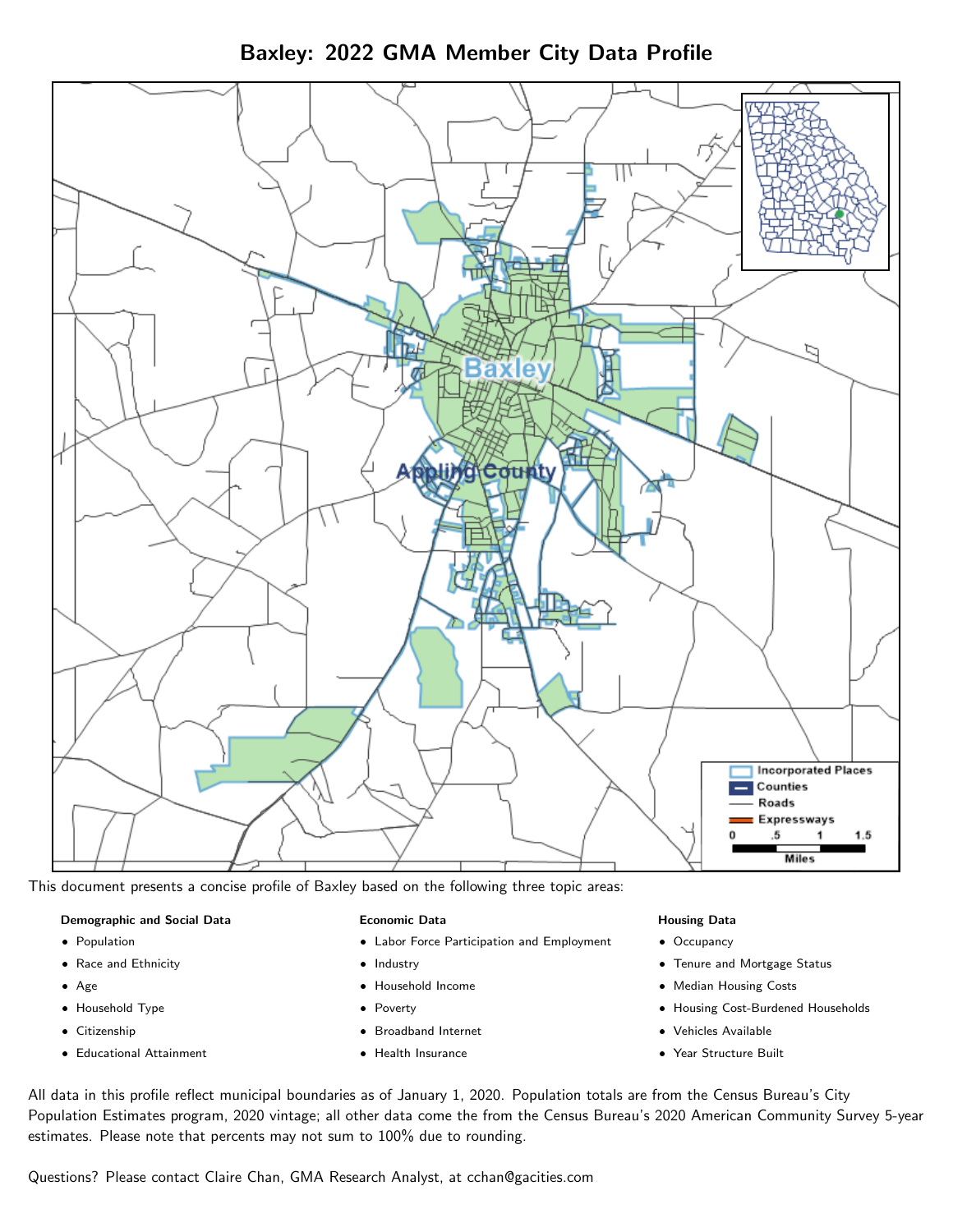# Baxley: Demographic and Social





**Citizenship** 



Source: American Community Survey, 2020 5-year estimates, table B05002 Source: American Community Survey, 2020 5-year estimates, table B15002

#### Race and Ethnicity



Source: U.S. Census Bureau, City Population Estimates, 2020 vintage Source: American Community Survey, 2020 5-year estimates, table B03002

## Household Type



Source: American Community Survey, 2020 5-year estimates, table B01001 Source: American Community Survey, 2020 5-year estimates, table B11001

#### Educational Attainment



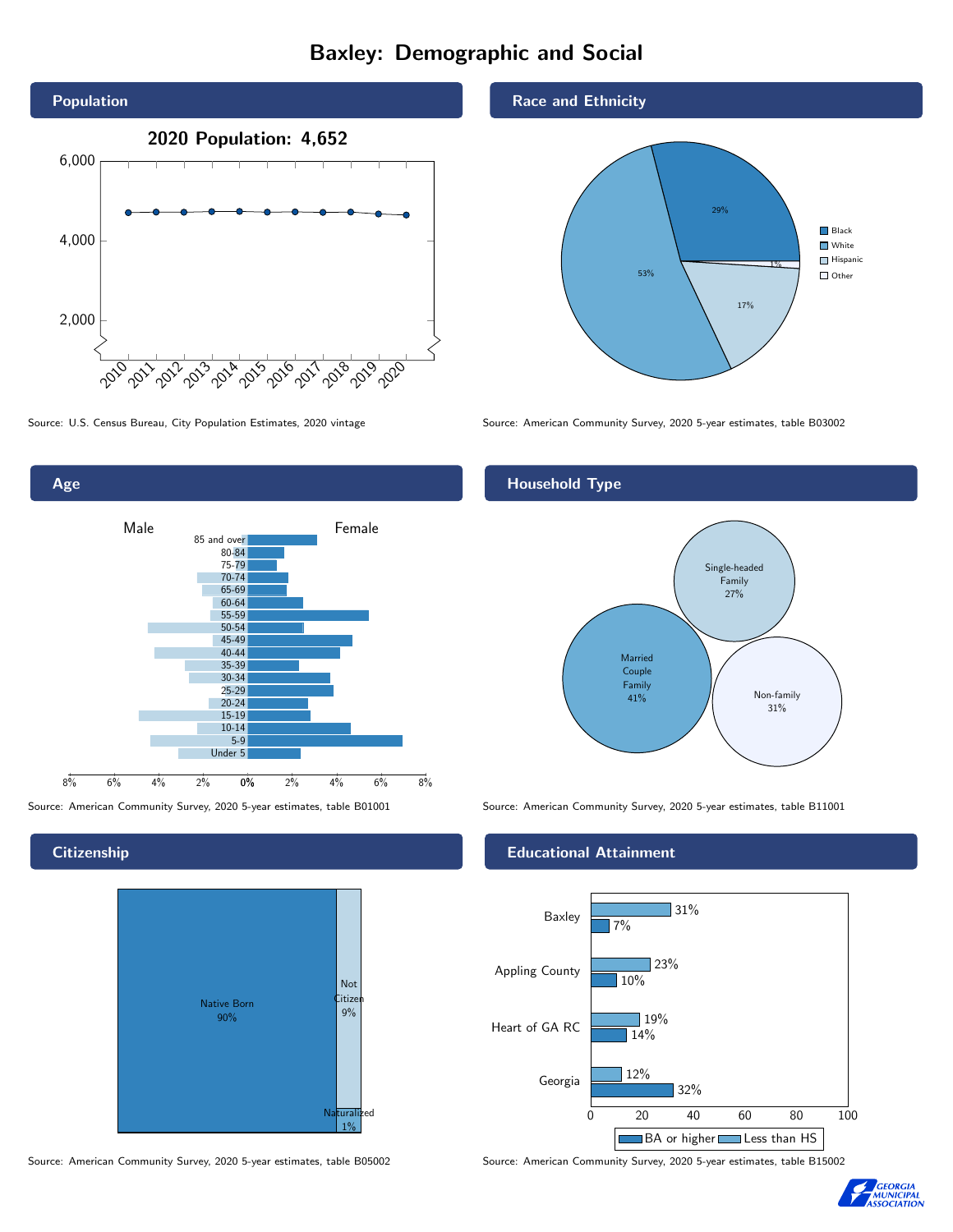# Baxley: Economic



Source: American Community Survey, 2020 5-year estimates, table B23001 Note: Unemployment rate is based upon the civilian labor force.

#### Industry

| Agriculture, forestry, fishing and hunting, and mining      | 3%    |
|-------------------------------------------------------------|-------|
| Construction                                                | 10%   |
| Manufacturing                                               | 11%   |
| <b>Wholesale Trade</b>                                      | 2%    |
| Retail Trade                                                | 27%   |
| Transportation and warehousing, and utilities               | 12%   |
| Information                                                 | $0\%$ |
| Finance and insurance, real estate, rental, leasing         | 3%    |
| Professional, scientific, mgt, administrative, waste mgt    | $7\%$ |
| Educational services, and health care and social assistance | 11%   |
| Arts, entertainment, recreation, accommodation, food        | $7\%$ |
| service                                                     |       |
| Other services, except public administration                | 6%    |
| Public administration                                       | $1\%$ |
|                                                             |       |

Source: American Community Survey, 2020 5-year estimates, table C24030



Source: American Community Survey, 2020 5-year estimates, tables B19013 and B19025 Source: American Community Survey, 2020 5-year estimates, table B17010

Broadband Internet No 40% Yes 60%

#### Health Insurance



Source: American Community Survey, 2020 5-year estimates, table B28002 Source: American Community Survey, 2020 5-year estimates, table B18135



## **Poverty**